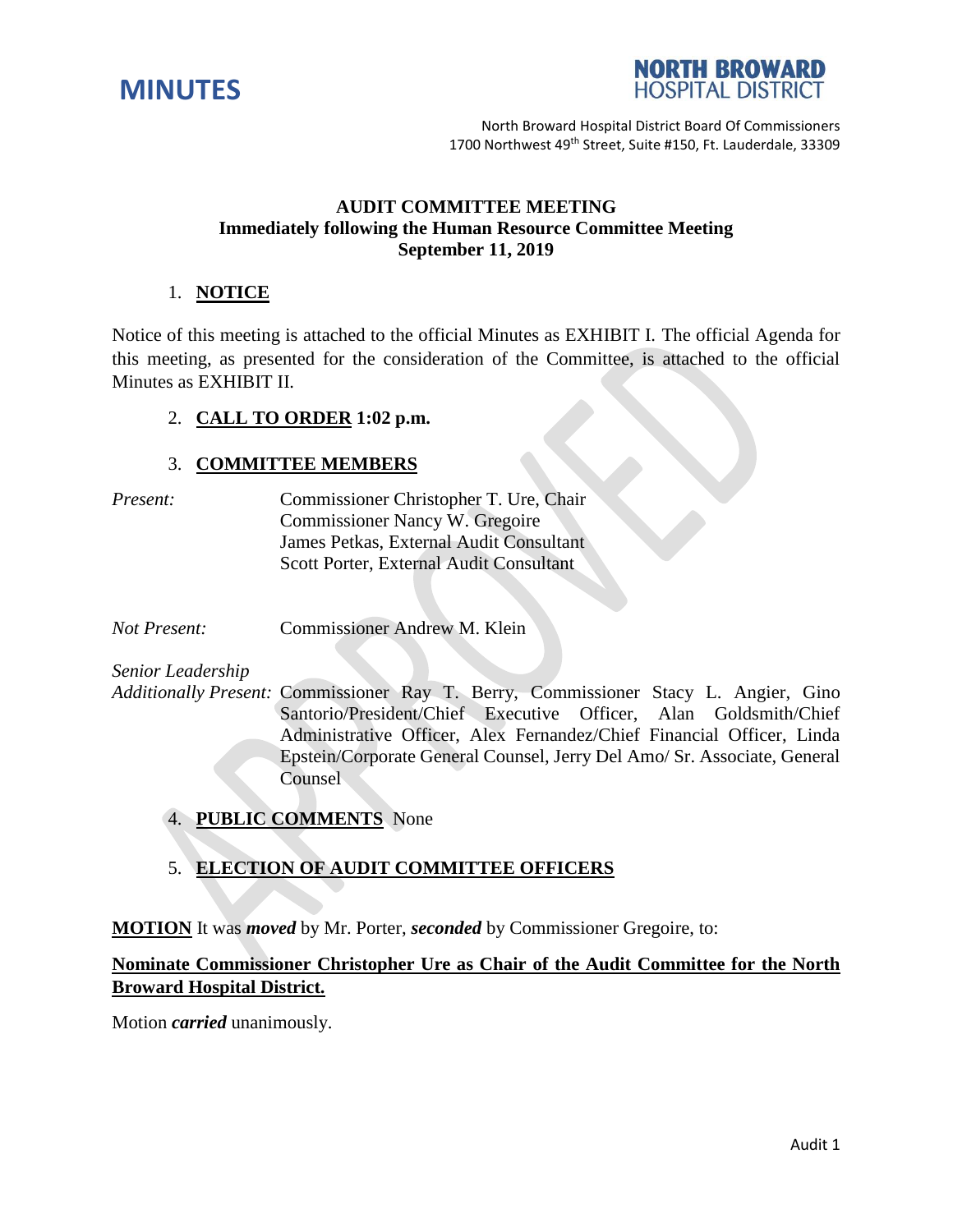



North Broward Hospital District Board Of Commissioners 1700 Northwest 49<sup>th</sup> Street, Suite #150, Ft. Lauderdale, 33309

**MOTION** It was *moved* by Mr. Porter, *seconded* by Mr. Petkas, to:

## **Nominate Commissioner Nancy W. Gregoire as Vice Chair of the Audit Committee for the North Broward Hospital District.**

Motion *carried* unanimously.

### 6. **APPROVAL OF MINUTES**

6.1. Approval of Audit Committee meeting minutes, dated August 21, 2019.

**MOTION** It was *moved* by Commissioner Gregoire, *seconded* by Mr. Porter, to:

#### **Approve the Audit Committee meeting minutes, dated August 21, 2019.**

Motion *carried* unanimously.

#### 7. **TOPIC OF DISCUSSION**

#### 7.1. Presentation and Approval of the 2020 Fiscal Year (FY) Audit Budget

Prior to delivering the fiscal year audit budget presentation, Mr. Nigel Crooks, Chief Internal Auditor, recognized the professional advancement of Robert Colwell, Clinical Auditor and Fabian Tracey, Financial Auditor, who had recently been elevated to supervisors. Mr. Tracey and Mr. Colwell addressed the committee, sharing their scope of work for the department and professional background and qualifications.

Mr. Santorio, CEO, took a moment to recognize the accomplishments of the Internal Audit Department, specifically the number of audits produced and finalized within the last fiscal year, which totaled more than of the 3 nearest like-size competitors.

Mr. Crooks presented the committee a comparison between the 2019 fiscal year audit budget plan and 2020 audit plan. He reported that the budget increases were mainly due to internal market adjustments and annual raises, in addition to a need for specialized outside audit services. Line items were detailed and questions were taken regarding increases and decreases within the budget.

After a lengthy discussion regarding the Chief Internal Auditor's proposed salary increase, it was agreed that the subject would be discussed at a future Human Resource Committee meeting.

**MOTION** It was *moved* by Mr. Porter, *seconded* by Commissioner Gregoire, that:

## **The Audit Committee recommend that the Board of Commissioners of the North Broward Hospital District approve the Internal Audit Budget as presented of 1,778,465.00 for FY 2020.**